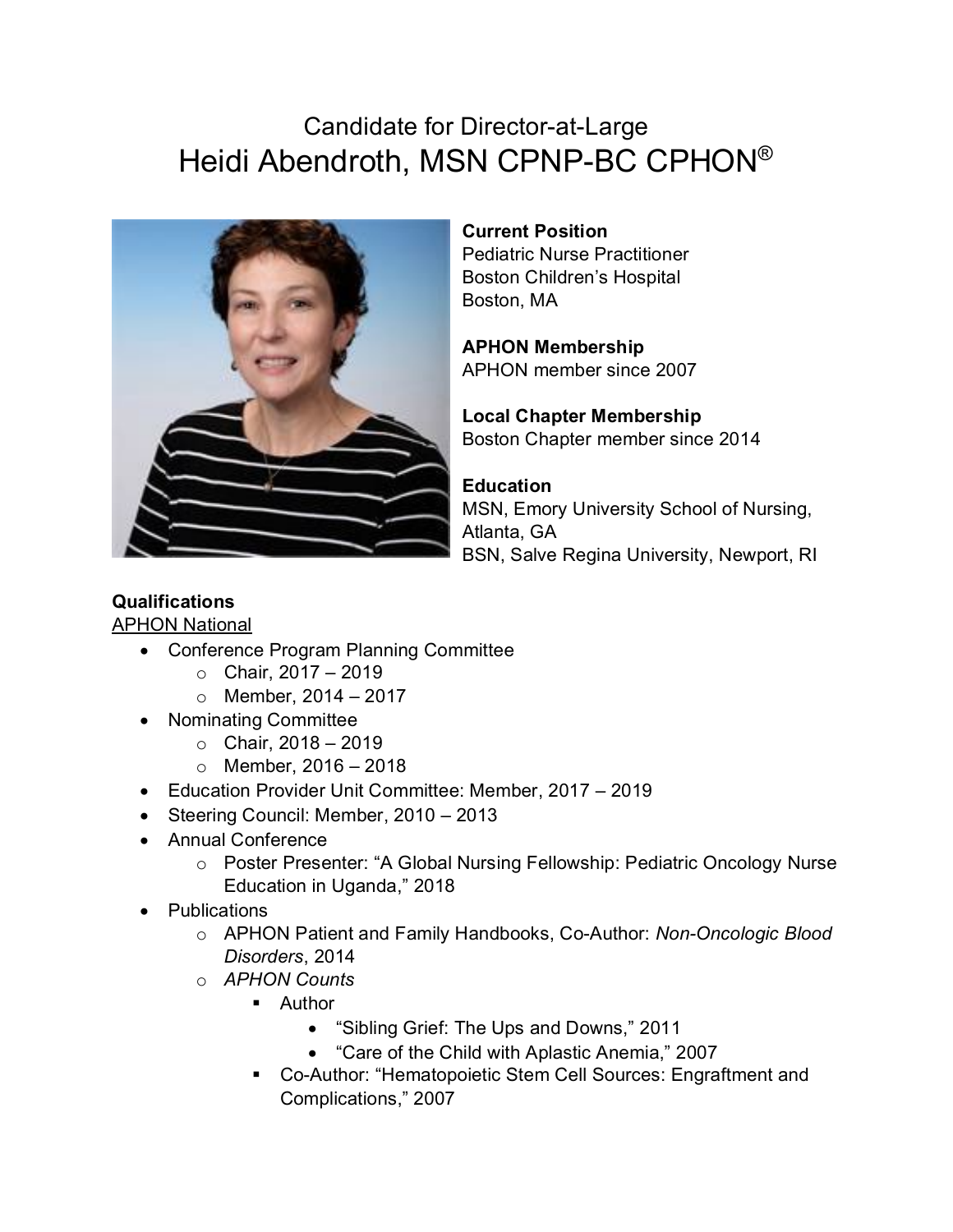APHON Local Chapter

- Boston Chapter: Member, 2014 Present
- Metro New York Chapter
	- $\circ$  Vice President, 2010 2011
	- $\circ$  Member, 2007 2010
- North Carolina Chapter
	- $\circ$  Member, 1994 1998
	- o Program Chair, 1994

Other Nursing Leadership

- Professional Organizations
	- o New England Pediatric Sickle Cell Consortium
		- Secretary,  $2016 2019$
		- Patient/Family Seminar Planning Committee Member, 2018
		- $\blacksquare$  Member, 2011 2015
		- o Massachusetts General Hospital, Global Health: Global Nursing Fellow, 2017 – 2018
- Presentations
	- $\circ$  American Society for Transplantation and Cellular Therapy (formerly American Society for Blood and Marrow Transplantation), Annual Meeting: Presenter, 2011
		- "Preliminary experience with Plerixafor for PBSC Mobilization in Pediatric BMT"

## **Candidate Statement**

For approximately 30 years, I have had the privilege of spending my nursing career caring for pediatric hematology/oncology and stem cell transplant patients. Upon graduating from nursing school, I accepted my first position as a staff nurse on the Pediatric Bone Marrow Transplant Unit at Duke University Medical Center and from that first opportunity I have dedicated the majority of my nursing career caring for this amazing patient population. Over the years, I have sought opportunities professionally that have challenged me, enhanced my skills and helped make me the nurse I am today. In the case of my global health work, I learned how the passion for caring for children with cancer, is universal and I have been fortunate to share with my international colleagues not only my experiences, but also some of the wonderful resources that I am fortunate to have access to through APHON. I currently work as nurse practitioner on the inpatient stem cell transplant unit and a member of the Boston APHON chapter.

I joined APHON in 2007 and over the years have had the opportunity to become more involved as a member of several committees and was honored to serve. I was honored to later serve as chair of the Programming and Nominating Committee. The